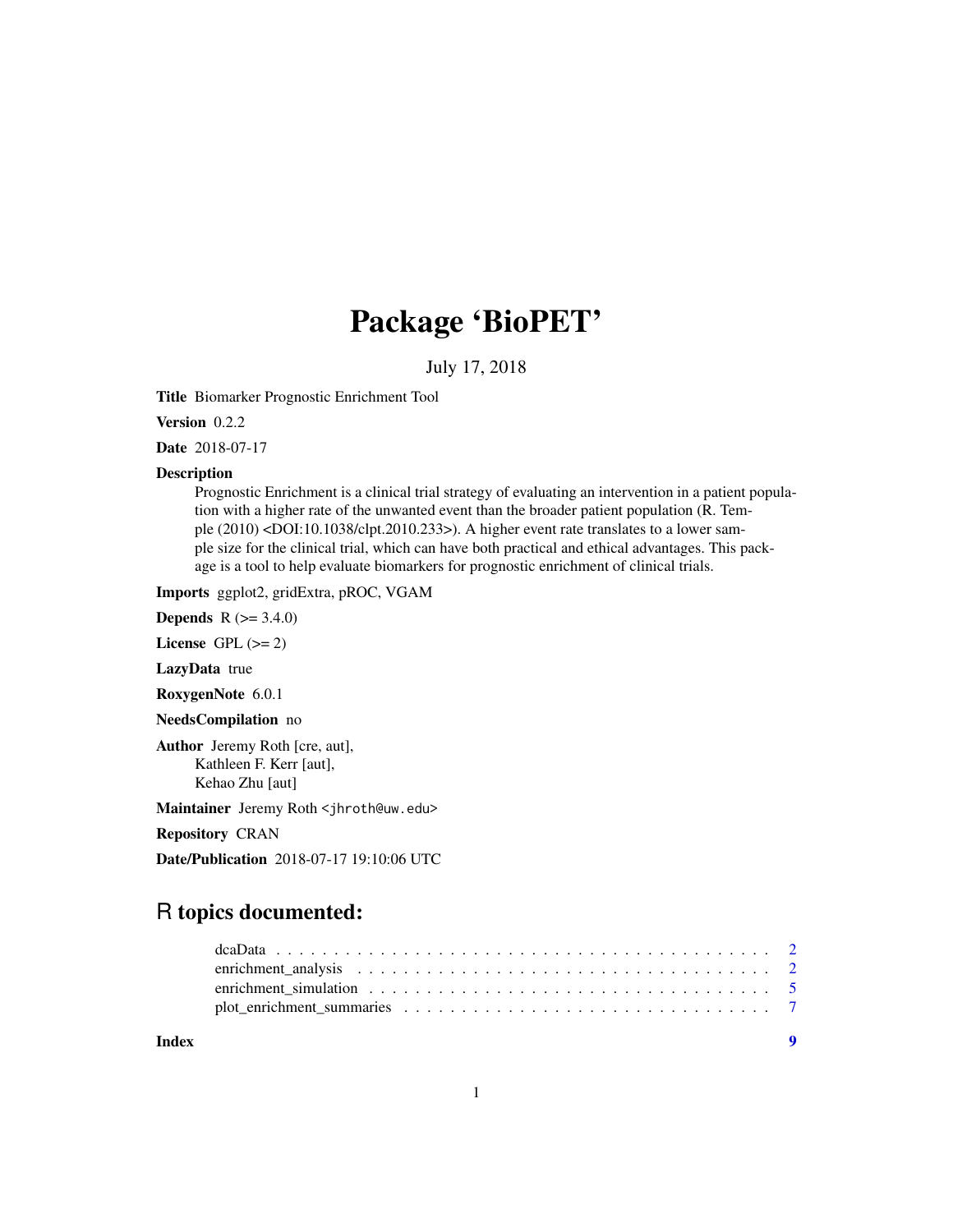<span id="page-1-0"></span>

#### Description

Simulated cohort data containing demographic variables, marker values and cancer outcome.

#### Usage

dcaData

# Format

A data frame with 500 rows and 6 variables:

- Age: Age in years.
- Female: Indicator for female gender.
- Smokes: Indicator for smoking status.
- Marker1: simulated biomarker.
- Marker2: simulated biomarker.
- Cancer: Indicator for cancer.

<span id="page-1-1"></span>enrichment\_analysis *Prognostic Enrichment with Real Data*

# Description

Evaluating biomarkers for prognostic enrichment of clinical trials using real data

#### Usage

```
enrichment_analysis(formula, data, family = binomial(link = logit),
  reduction.under.treatment, cost.screening = NULL, cost.keeping = NULL,
  do.bootstrap = TRUE, n.bootstrap = 1000, smooth.roc = FALSE,
 power = 0.9, alpha = 0.025, alternative = c("one-sided", "two-sided"),selected.biomarker.quantiles = seq(from = 0, to = 0.95, by = 0.05))
```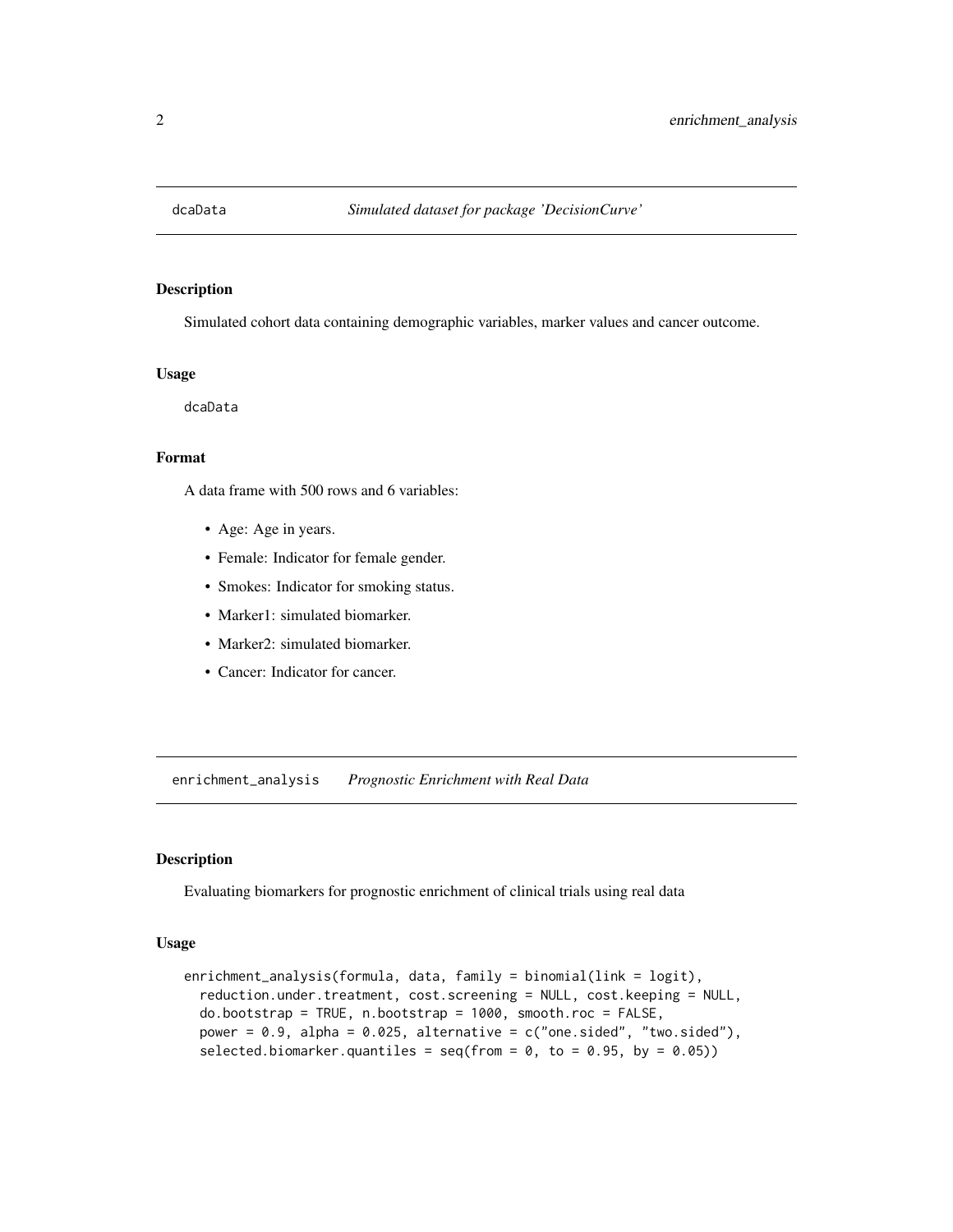# Arguments

| formula                      | Object of class "formula", in the form "outcome $\sim$ predictors", where the out-<br>come is a binary indicator with a value of 1 in cases and a value of 0 in controls.                                                                                                                                      |
|------------------------------|----------------------------------------------------------------------------------------------------------------------------------------------------------------------------------------------------------------------------------------------------------------------------------------------------------------|
| data                         | Data frame containing the outcome and predictors specified in the "formula"<br>argument. Observations with a missing value of the outcome or of any predictor<br>are dropped.                                                                                                                                  |
| family                       | Character object or call to the family() function specifying the link function<br>that is passed to 'glm' to estimate a risk score when more than one predictor is<br>specified. Defaults to binomial(link $=$ "logit"), which yields logistic regression.                                                     |
| reduction.under.treatment    |                                                                                                                                                                                                                                                                                                                |
|                              | Number between 0 and 1 indicating the percent reduction in event rate under<br>treatment that the trial should be able to detect with the specified power                                                                                                                                                      |
|                              | cost. screening Number indicating the cost of screening a patient to determine trial eligibility,<br>This argument is optional; if both the "cost.screening" and "cost.keeping" ar-<br>guments are specified, then the total cost of the trial based on each screening<br>threshold is estimated and returned. |
| cost.keeping                 | Number indicating the cost of retaining a patient in the trial after enrolling. This<br>argument is optional; if both the "cost.screening" and "cost.keeping" arguments<br>are specified, then the total cost of the trial based on each screening threshold is<br>estimated and returned.                     |
| do.bootstrap                 | Logical indicating whether bootstrap 95% confidence intervals should be com-<br>puted. Defaults to TRUE.                                                                                                                                                                                                       |
| n.bootstrap                  | Number of bootstrap samples to draw, if "do.bootstrap" is set to TRUE. Defaults<br>to 1000.                                                                                                                                                                                                                    |
| smooth.roc                   | Logical indicating the "smooth" argument passed to the roc() function from the<br>'pROC' package when a single biomarker is given. Defaults to FALSE.                                                                                                                                                          |
| power                        | Number between 0 and 1 giving the power the trial should have to reject the null<br>hypothesis that there is no treatment effect. Defaults to 0.9.                                                                                                                                                             |
| alpha                        | Number between 0 and 1 giving the type I error rate for testing the null hypoth-<br>esis that there is no treatment effect. Defaults to 0.025.                                                                                                                                                                 |
| alternative                  | Character specifying whether the alternative hypothesis is one-sided with a higher<br>event rate in the treatment group ("one.sided") or two-sided ("two.sided"). De-<br>faults to "one.sided".                                                                                                                |
| selected.biomarker.quantiles |                                                                                                                                                                                                                                                                                                                |
|                              | Numeric vector specifying the quantiles of the biomarker measured in controls<br>that will be used to screen trial participants. Defaults to $0, 0.05, , 0.95$ . All<br>entries must be between at least 0 and less than 1.                                                                                    |

# Value

A list with components

• estimates: A data frame with the following summary measures for each biomarker threshold that is used to screen trial participants: 'selected.biomarker.quantiles': quantiles of observed biomarker values used for screening. 'biomarker.screening.thresholds': the values of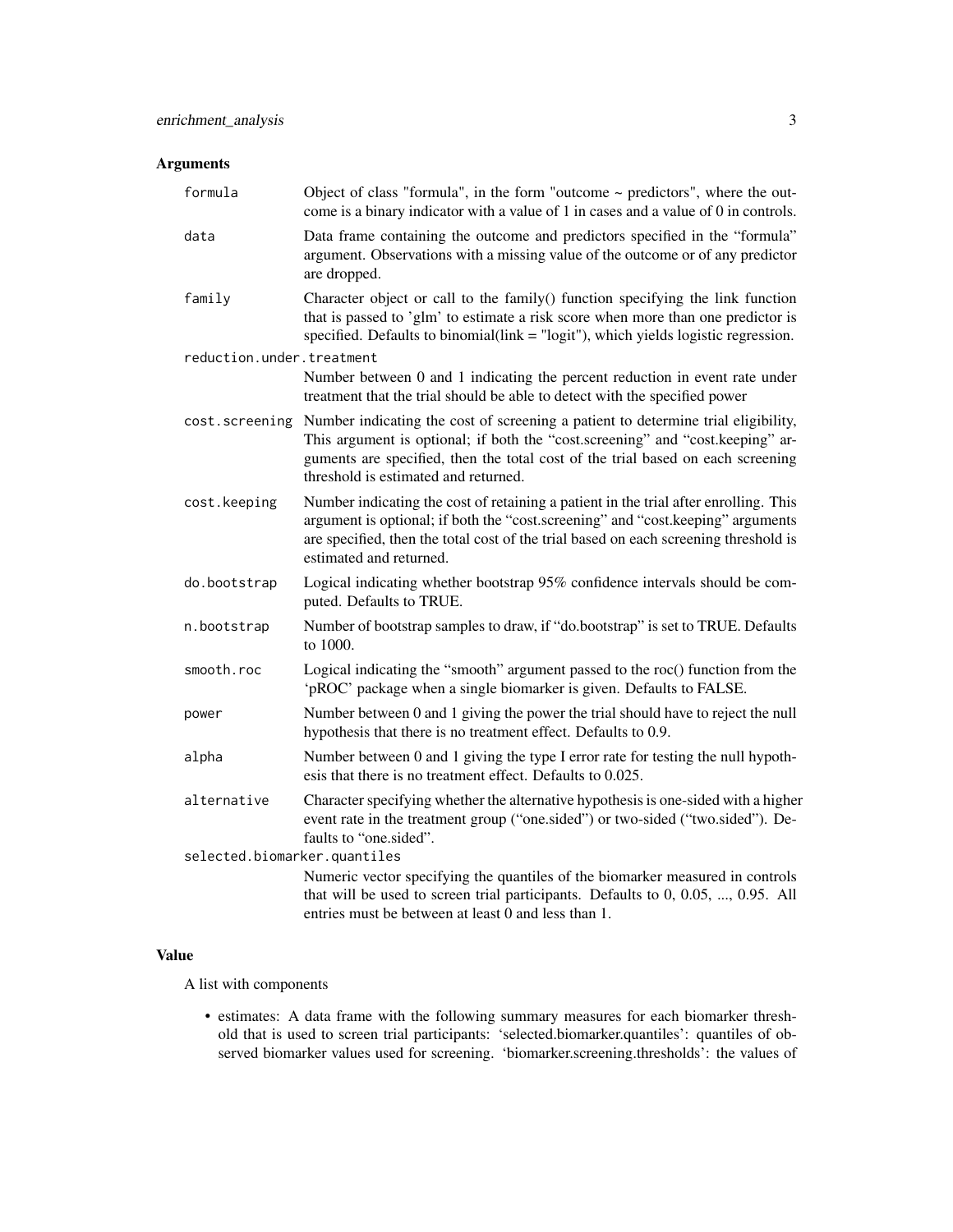<span id="page-3-0"></span>the biomarker corresponding to the quantiles, 'event.rate': post-screening event rate, 'NNS': The estimated number of patients needed to screen to identify one patient eligible for the trial, 'SS': The sample size in a clinical trial enrolling only patients whose biomarker-based disease risk is above the level used for screening, 'N.screen': The total number of individuals whose biomarker values are screened to determine whether they should be enrolled in the trial, 'N.screen.increase.percentage': Percentage in N.screen relative to a trail that does not based on the biomarker. 'total.cost': The estimated total cost of running the trial if the biomarker were used for prognostic enrichment (if cost.screening and cost.keeping are specified), 'cost.reduction.percentage': The reduction in total cost relative to a trial that does not screen based on the biomarker.

- estimates.min.total.cost: The row of the estimates data frame corresponding the screening strategy that results in the lowest total cost.
- bootstrap.CIs: 95% bootstrap-based CIs for reported summary measures (if do.bootstrap=TRUE).
- simulation: A logical indicating whether data were simulated.
- bootstrap.CIs: 95% bootstrap-based CIs for reported summary measures (if do.bootstrap=TRUE).
- biomarker: Biomarker from the given dataset, either the single biomarker specified or the predicted values from logistic regression if multiple biomarkers are specified).
- response: Response variable specified in the dataset.

#### See Also

[enrichment\\_simulation](#page-4-1), [plot\\_enrichment\\_summaries](#page-6-1)

#### Examples

```
data(dcaData)
```

```
## using a single biomarker in the dataset
analysis.single.marker <- enrichment_analysis(Cancer ~ Marker1,
data=dcaData,
reduction.under.treatment=0.3,
cost.screening=100,
cost.keeping=1000)
head(analysis.single.marker$estimates)
head(analysis.single.marker$bootstrap.CIs)
```

```
## combining two biomarkers in the dataset
analysis.two.markers <- enrichment_analysis(Cancer ~ Marker1 + Marker2,
data=dcaData,
reduction.under.treatment=0.3,
cost.screening=100,
cost.keeping=1000)
head(analysis.two.markers$estimates)
head(analysis.two.markers$bootstrap.CIs)
```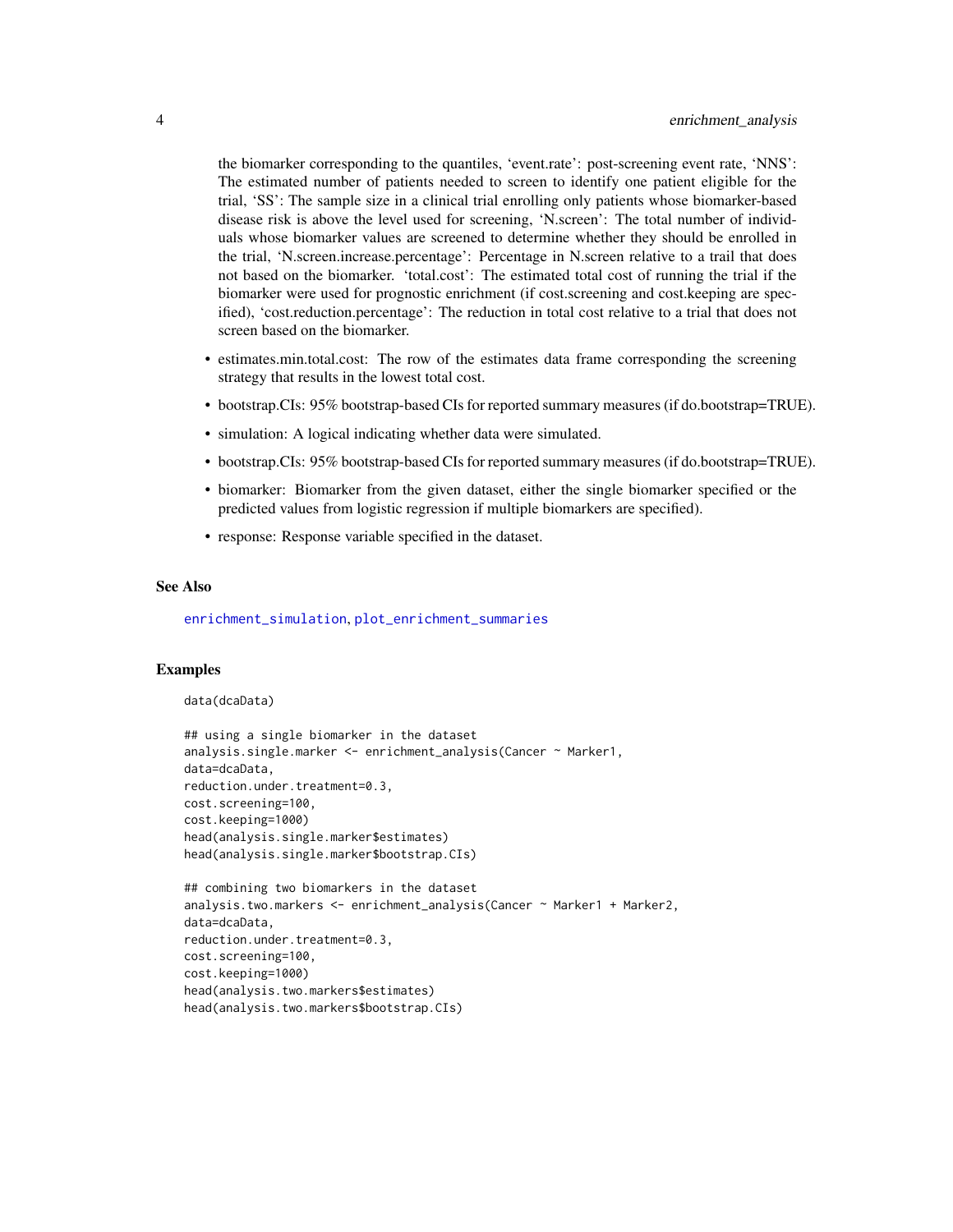<span id="page-4-1"></span><span id="page-4-0"></span>enrichment\_simulation *Prognostic Enrichment with Simulated Data*

# Description

Evaluating biomarkers for prognostic enrichment of clinical trials using simulated data

# Usage

```
enrichment_simulation(baseline.event.rate, reduction.under.treatment,
  estimated.auc, roc.type = NULL, cost.screening = NULL,
 cost.keeping = NULL, simulation.sample.size = 5e+05,
  alternative = c("one.sided", "two.sided"), power = 0.9, alpha = 0.025,selected.biomarker.quantiles = seq(from = 0, to = 95, by = 5))
```
# Arguments

| baseline.event.rate       |                                                                                                                                                                                                                                                                                            |
|---------------------------|--------------------------------------------------------------------------------------------------------------------------------------------------------------------------------------------------------------------------------------------------------------------------------------------|
|                           | A number between 0 and 1 indicating the prevalence of the event in the study<br>population.                                                                                                                                                                                                |
| reduction.under.treatment |                                                                                                                                                                                                                                                                                            |
|                           | A number between 0 and 1 indicating the percent reduction in event rate under<br>treatment that the trial should be able to detect with the specified power.                                                                                                                               |
| estimated.auc             | A numeric vector, with each entry between 0.5 and 1, that specifies the AUC for<br>each biomarker to use in simulations.                                                                                                                                                                   |
| roc.type                  | A character vector with the same length as the estimated.auc argument. Each<br>entry must be one of "symmetric", "right.shifted", or "left.shifted", which de-<br>scribes the general shape of the ROC curve to use for simulated data. Defaults<br>to "symmetric" for each biomarker.     |
| cost.screening            | A positive number indicating the cost of screening a patient to determine trial<br>eligibility, This argument is optional; if both cost.screening and cost.keeping are<br>specified, then then the total cost of the trial based on each screening threshold<br>is estimated and returned. |
| cost.keeping              | A positive number indicating the cost of retaining a patient in the trial after<br>enrolling. This argument is optional; if both cost.screening and cost.keeping are<br>specified, then then the total cost of the trial based on each screening threshold<br>is estimated and returned.   |
| simulation.sample.size    |                                                                                                                                                                                                                                                                                            |
|                           | A positive number giving the sample size to use for simulated data. Defaults to<br>$500,000$ (to help see trends).                                                                                                                                                                         |
| alternative               | Character specifying whether the alternative hypothesis is one-sided ("one.sided")<br>with a higher outcome probability in the treatment group or two-sided ("two.sided").<br>Defaults to "one sided".                                                                                     |
| power                     | Number between 0 and 1 giving the power the trial should have to reject the null<br>hypothesis that there is no treatment effect. Defaults to 0.9.                                                                                                                                         |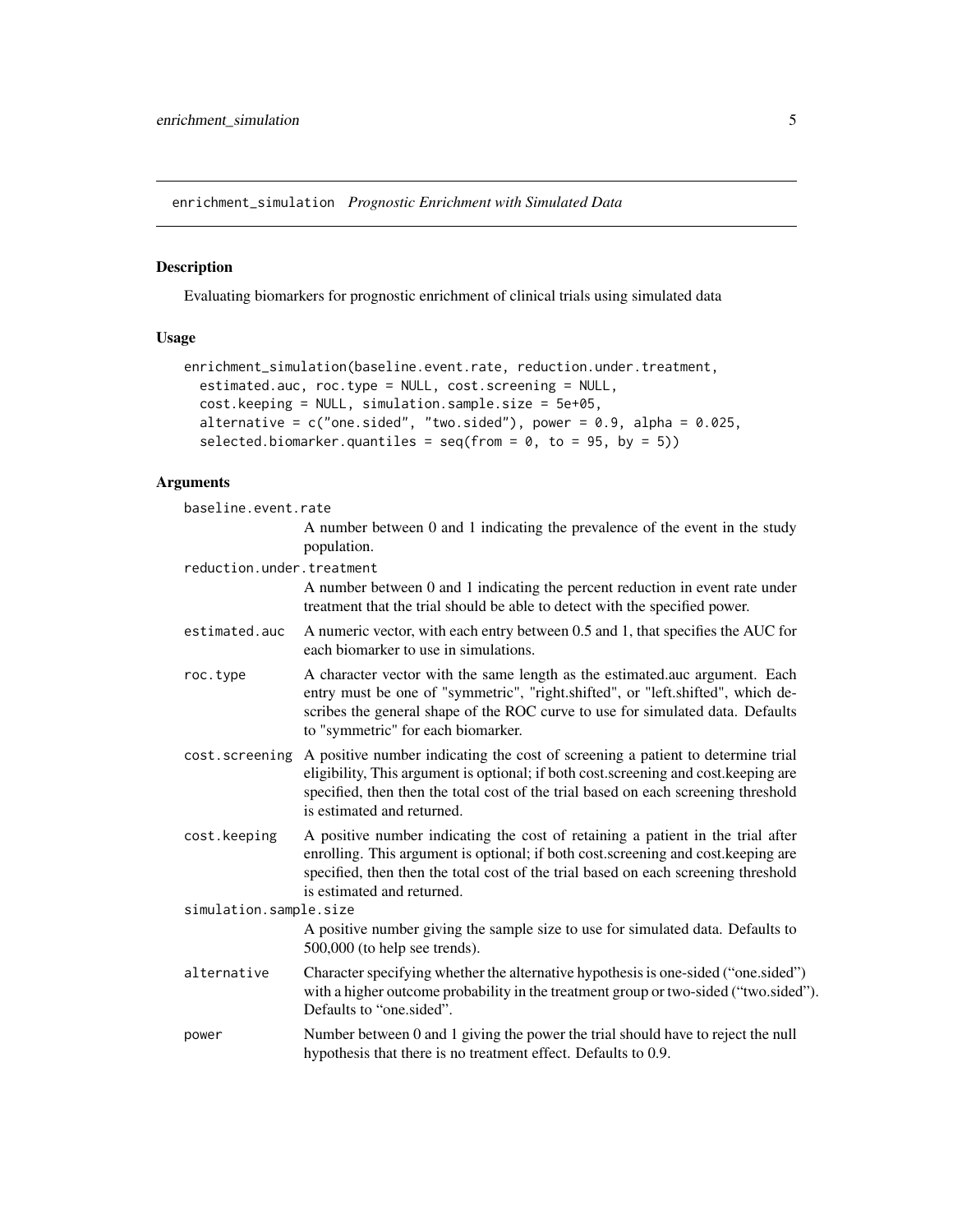<span id="page-5-0"></span>

| alpha | Number between 0 and 1 giving the type I error rate for testing the null hypoth-       |
|-------|----------------------------------------------------------------------------------------|
|       | esis that there is no treatment effect. Defaults to 0.025.                             |
|       | selected.biomarker.quantiles                                                           |
|       | Numeric vector specifying the quantiles of the biomarker measured in controls          |
|       | that will be used to screen trial participants. Defaults to $0, 5, , 95$ . All entries |
|       | must be between at least 0 and less than 001.                                          |

# Value

A list with components

- estimates: A data frame with the following summary measures for each biomarker threshold that is used to screen trial participants: 'selected.biomarker.quantiles': quantiles of observed biomarker values used for screening. 'biomarker.screening.thresholds': the values of the biomarker corresponding to the quantiles, 'event.rate': post-screening event rate, 'NNS': The estimated number of patients needed to screen to identify one patient eligible for the trial, 'SS': The sample size in a clinical trial enrolling only patients whose biomarker-based disease risk is above the level used for screening, 'N.screen': The total number of individuals whose biomarker values are screened to determine whether they should be enrolled in the trial, 'N.screen.increase.percentage': Percentage in N.screen relative to a trail that does not based on the biomarker. 'total.cost': The estimated total cost of running the trial if the biomarker were used for prognostic enrichment (if cost.screening and cost.keeping are specified), 'cost.reduction.percentage': The reduction in total cost relative to a trial that does not screen based on the biomarker. 'Biomarker': label for the biomarker.
- simulation: Logical indicating whether data were simulated (always TRUE for the [plot\\_enrichment\\_summaries](#page-6-1) function).

#### See Also

[enrichment\\_analysis](#page-1-1), [plot\\_enrichment\\_summaries](#page-6-1)

#### Examples

```
## three biomarkers with symmetric ROC curves
simulation.three.markers <- enrichment_simulation(baseline.event.rate=0.2,
reduction.under.treatment=0.3,
estimated.auc=c(0.72, 0.82, 0.85),
roc.type=c("symmetric", "symmetric", "symmetric"),
cost.screening=1,
cost.keeping=10,
simulation.sample.size=1e+5)
head(simulation.three.markers$estimates)
```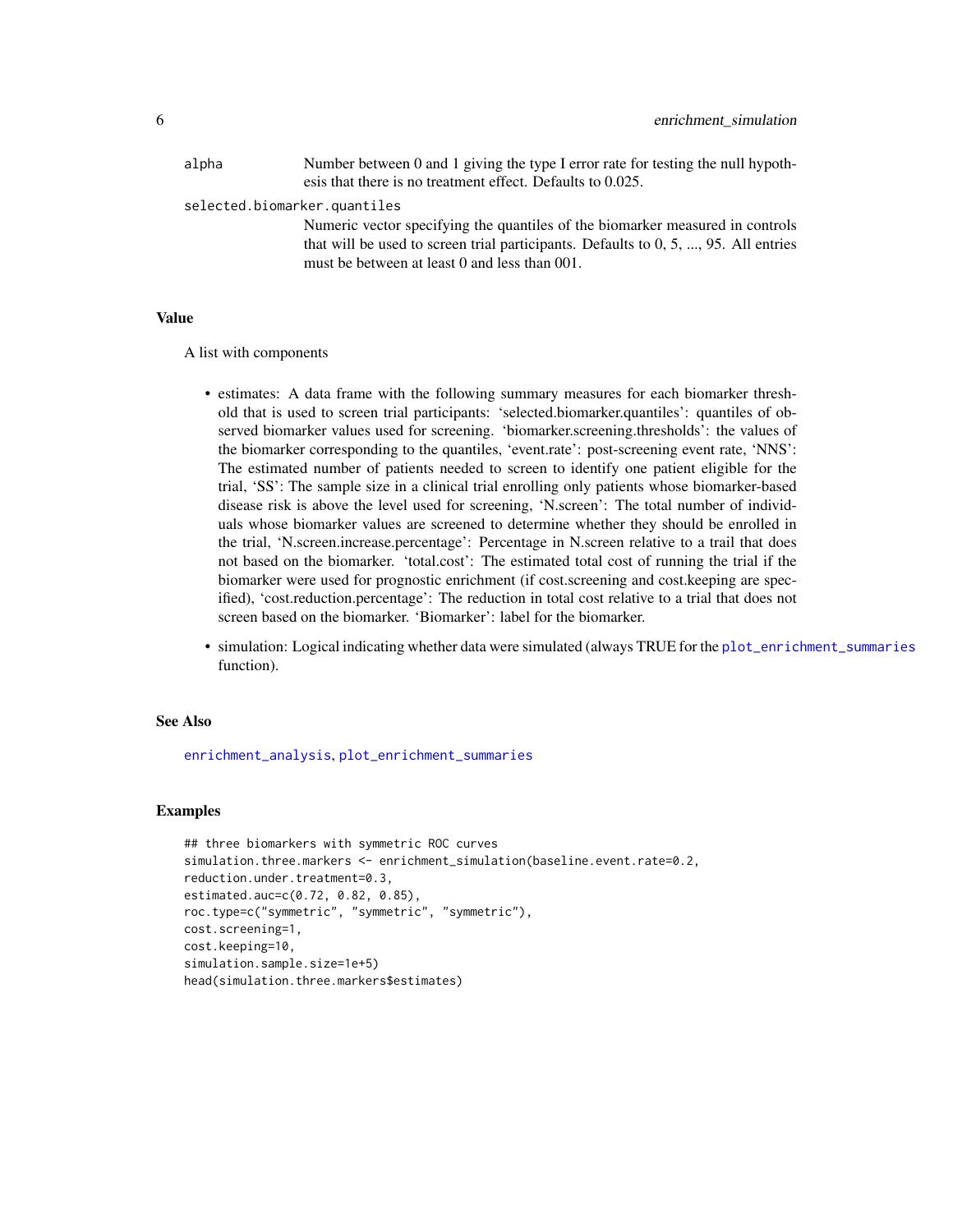<span id="page-6-1"></span><span id="page-6-0"></span>plot\_enrichment\_summaries

*Plotting Prognostic Enrichment Estimates*

# Description

Plot summaries of prognostic enrichment of clinical trials estimated by the [enrichment\\_analysis](#page-1-1) and [enrichment\\_simulation](#page-4-1) functions.

### Usage

```
plot_enrichment_summaries(x, text.size.x.axis = 10, text.size.y.axis = 10,
  text.size.plot.title = 10, text.size.axis.ticks = 10,
  annotate.no.screening.cost = FALSE, smooth.roc = TRUE)
```
#### Arguments

| $\mathsf{x}$               | Object returned by either the enrichment_analysis or the enrichment_simulation<br>function.                                                    |  |
|----------------------------|------------------------------------------------------------------------------------------------------------------------------------------------|--|
| text.size.x.axis           |                                                                                                                                                |  |
|                            | Size of text for the x-axis of plots. Defaults to 10.                                                                                          |  |
| text.size.y.axis           |                                                                                                                                                |  |
|                            | Size of text for the y-axis of plots. Defaults to 10.                                                                                          |  |
| text.size.plot.title       | Size of text for the plot titles. Defaults to 10.                                                                                              |  |
| text.size.axis.ticks       | Size of axis tick marks for plots. Defaults to 10.                                                                                             |  |
| annotate.no.screening.cost | Logical indicating whether to annotate the relative to total cost curve at the point<br>where no biomarker screening occurs. Defaults to FALSE |  |
| smooth.roc                 | Logical indicating whether the ROC curves (plotting with the roc() function in<br>the 'pROC' package) should be smoothed. Defaults to TRUE.    |  |

# Value

A grid of either 4 or 6 plots, summarizing the results of either the [enrichment\\_analysis](#page-1-1) or the [enrichment\\_simulation](#page-4-1) function.

# See Also

[enrichment\\_analysis](#page-1-1), [enrichment\\_simulation](#page-4-1)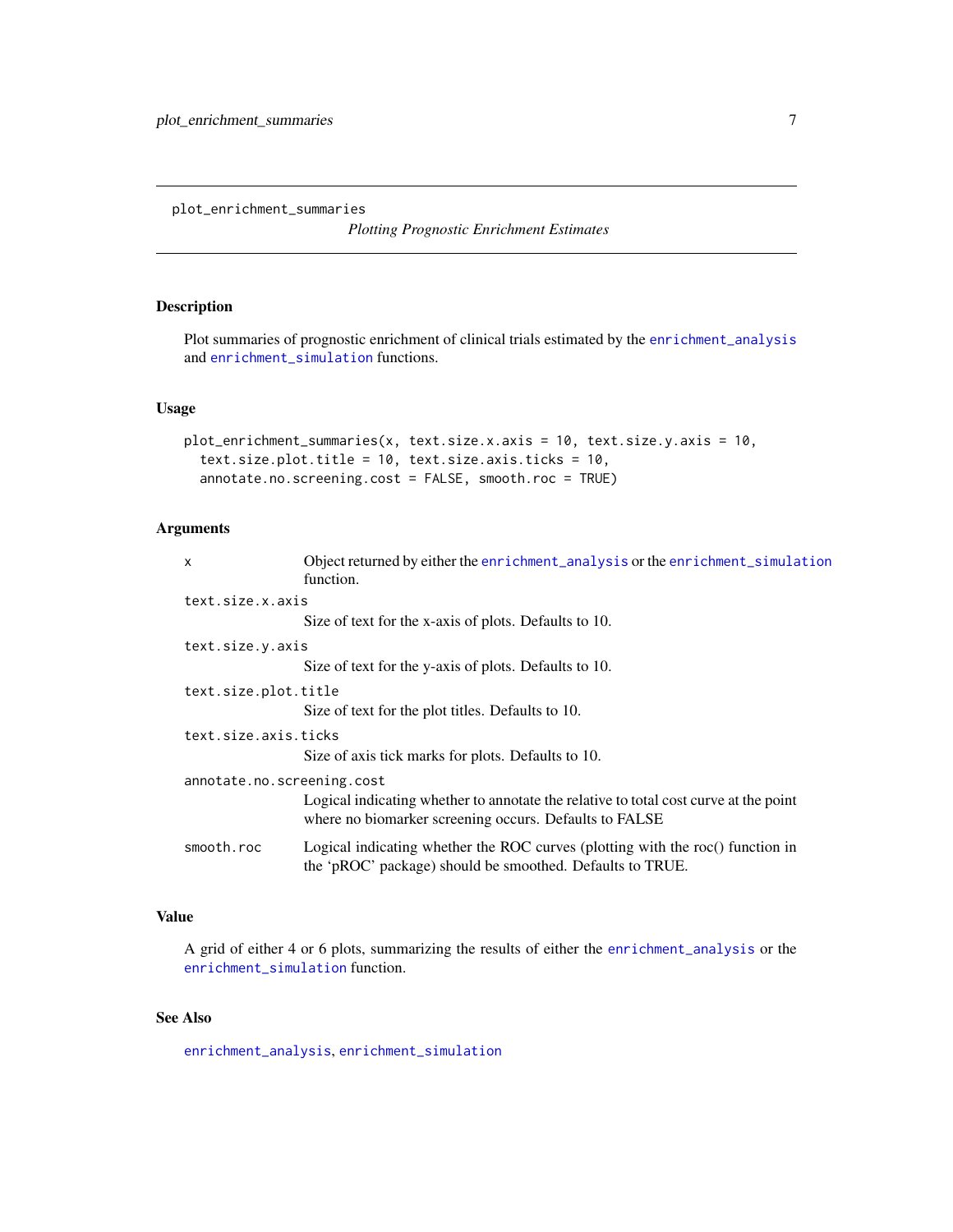# Examples

```
data(dcaData)
# one marker
analysis.single.marker <- enrichment_analysis(Cancer ~ Marker1,
data=dcaData,
reduction.under.treatment=0.3,
cost.screening=100, cost.keeping=1000)
plot_enrichment_summaries(analysis.single.marker)
# two markers
```

```
analysis.two.markers <- enrichment_analysis(Cancer ~ Marker1 + Marker2,
data=dcaData,
reduction.under.treatment=0.3,
cost.screening=100,
cost.keeping=1000)
plot_enrichment_summaries(analysis.two.markers)
```